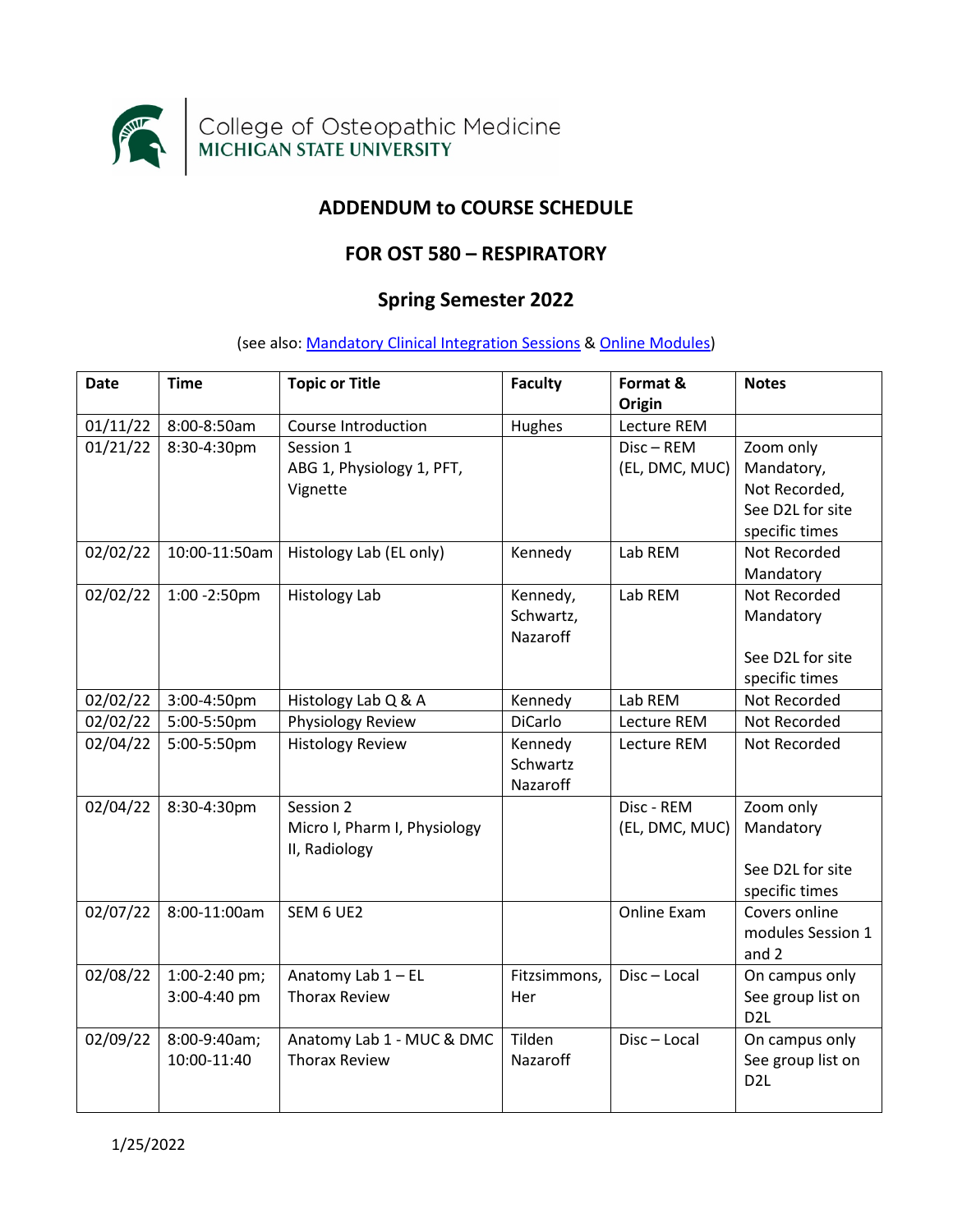| <b>Date</b> | <b>Time</b>      | <b>Topic or Title</b>           | <b>Faculty</b>             | Format &             | <b>Notes</b>                |
|-------------|------------------|---------------------------------|----------------------------|----------------------|-----------------------------|
| 02/09/22    | 1:00-2:50pm      | Micro/Derm/GU Respiratory       | Wilkins                    | Origin<br>Disc - REM | Zoom only                   |
|             | 3:00-4:50pm      | lab                             |                            |                      | <b>Mandatory See</b>        |
|             |                  |                                 |                            |                      | group list on D2L           |
| 02/10/22    | 1:00-2:40 pm;    | Anatomy Lab $1 - EL$            | Fitzsimmons,               | Disc - Local         | On campus only              |
|             | 3:00-4:40 pm     | <b>Thorax Review</b>            | Kujjo                      |                      | See group list on           |
|             |                  |                                 |                            |                      | D <sub>2</sub> L            |
| 02/11/22    | 8:30-4:30pm      | Session 3                       |                            | $Disc - REM$         | Zoom only                   |
|             |                  | Pharm II, OMM, Micro II         |                            | (EL, DMC, MUC)       | Mandatory                   |
|             |                  | Dyspnea I                       |                            |                      |                             |
|             |                  |                                 |                            |                      | See D2L for site            |
|             |                  |                                 |                            |                      | specific times              |
| 02/14/22    | 8:00-2:00pm      | EL only -Ultrasound             | Hughes,                    | Disc - Local         | On campus only              |
|             |                  |                                 | Gerstner,                  |                      | Mandatory                   |
|             |                  |                                 | Kujjo, Her,                |                      |                             |
|             |                  |                                 | Geske,                     |                      | See group list on           |
|             |                  |                                 | Etchebarne,<br>Fitzsimmons |                      | D <sub>2L</sub>             |
| 02/14/22    | $2:00 - 2:50$ pm | Oral Health                     | McClellan                  | Lecture - REM        | Not Recorded                |
|             |                  |                                 |                            | <b>MUC</b>           |                             |
| 02/15/22    | 8:00 -12:00pm    | DMC & MUC- Ultrasound           | <b>Butki</b>               | Disc - Local         | On campus only              |
|             |                  |                                 |                            |                      | Mandatory                   |
|             |                  | SEMI students @ MUC             |                            |                      |                             |
|             |                  |                                 |                            |                      | See group list on           |
|             |                  |                                 |                            |                      | D <sub>2</sub> L            |
| 02/15/22    | 1:00-2:40 pm;    | Anatomy Lab 2 - EL              | Geske, Her                 | Disc-Local           | On campus only              |
|             | 3:00-4:40 pm     | <b>HN/URT Review</b>            |                            |                      |                             |
| 02/16/22    | 8:00-9:40am;     | Anatomy Lab 2 - MUC & DMC       | Tilden                     | Disc-Local           | On campus only              |
|             | 10:00-11:40      | <b>HN/URT Review</b>            | Nazaroff                   |                      |                             |
| 02/17/22    | 1:00-2:40 pm;    | Anatomy Lab 2 - EL              | Fitzsimmons,               | Disc-Local           | On campus only              |
|             | 3:00-4:40 pm     | <b>HN/URT Review</b>            | Kujjo                      |                      |                             |
|             |                  |                                 |                            |                      |                             |
| 02/22/22    | 8:00-12:00pm     | DMC - Airway Lab                | <b>Butki</b>               | Disc-Local           | On campus only<br>Mandatory |
|             |                  |                                 |                            |                      | See D2L group list          |
| 02/22/22    | 8:00-12:00pm     | MUC - Airway Lab                | Flaherty                   | Disc-Local           | On campus                   |
|             |                  |                                 |                            |                      | Mandatory                   |
|             |                  |                                 |                            |                      | See D2L group list          |
| 02/23/22    |                  | 7:00am-5:20pm $EL - Airway Lab$ | Hughes, et al.             | Disc-Local           | On campus                   |
|             |                  |                                 |                            |                      | Mandatory                   |
|             |                  |                                 |                            |                      | See D2L group list          |
| 02/23/22    | 7:00-9:00pm      | Pre-Oxy Article Reading         |                            | Online               | On D2L                      |
|             |                  | Bonus quiz                      |                            |                      |                             |
| 02/24/22    | 8:00-12:00 pm    | Anatomy Super day               | Hughes, Her,               | Disc REM             | Not recorded                |
|             |                  | (breakout rooms)                | Fitzsimmons,               |                      |                             |
|             |                  |                                 | Kujjo,                     |                      |                             |
|             |                  |                                 | Hristova                   |                      |                             |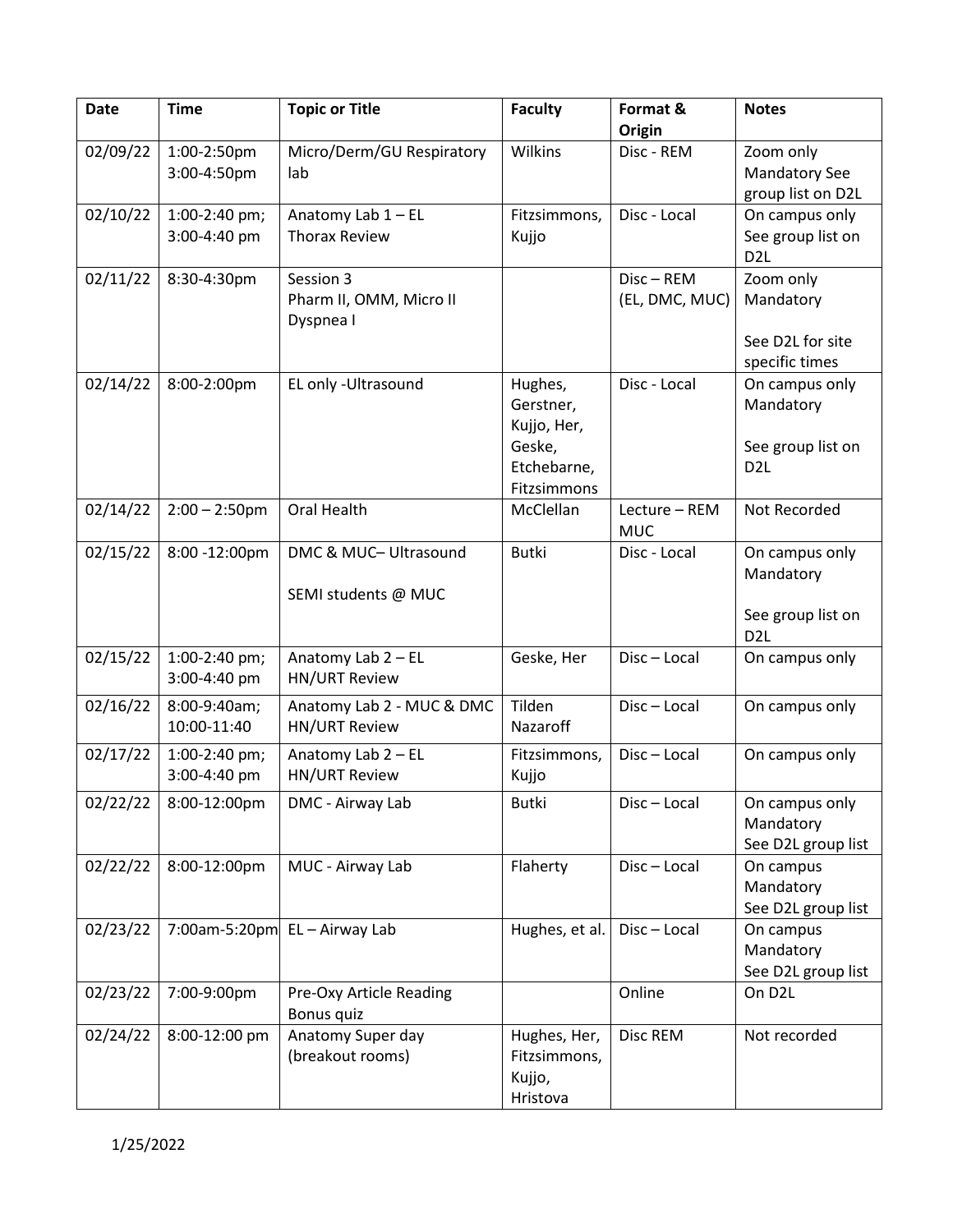<span id="page-2-0"></span>

| <b>Date</b> | <b>Time</b>  | <b>Topic or Title</b>                   | <b>Faculty</b> | Format &<br>Origin             | <b>Notes</b>                                 |
|-------------|--------------|-----------------------------------------|----------------|--------------------------------|----------------------------------------------|
| 02/25/22    | 8:00-5:00pm  | Session 4<br><b>ENT and Vents</b>       |                | $Disc - REM$<br>(EL, MUC, DMC) | Zoom only<br>Mandatory<br>See D2L group list |
| 02/28/22    | 8:00-11:00am | SEM 6 UE3                               |                | Online Exam                    | Covers online<br>modules Sessions<br>3 & 4   |
| 03/02/22    | 9:00-9:50am  | Physiology Review                       | <b>DiCarlo</b> | Lecture - REM                  |                                              |
| 03/03/22    | 9:00-11:00am | Anatomy Written Practical<br>Exam       |                | Online Exam                    | Content from<br>Session 1-4                  |
| 03/04/22    | 8:00-12:00pm | SEM 6 UE4 Written Exam<br>Comprehensive |                | Online Exam                    | Content from<br>Session 1-4                  |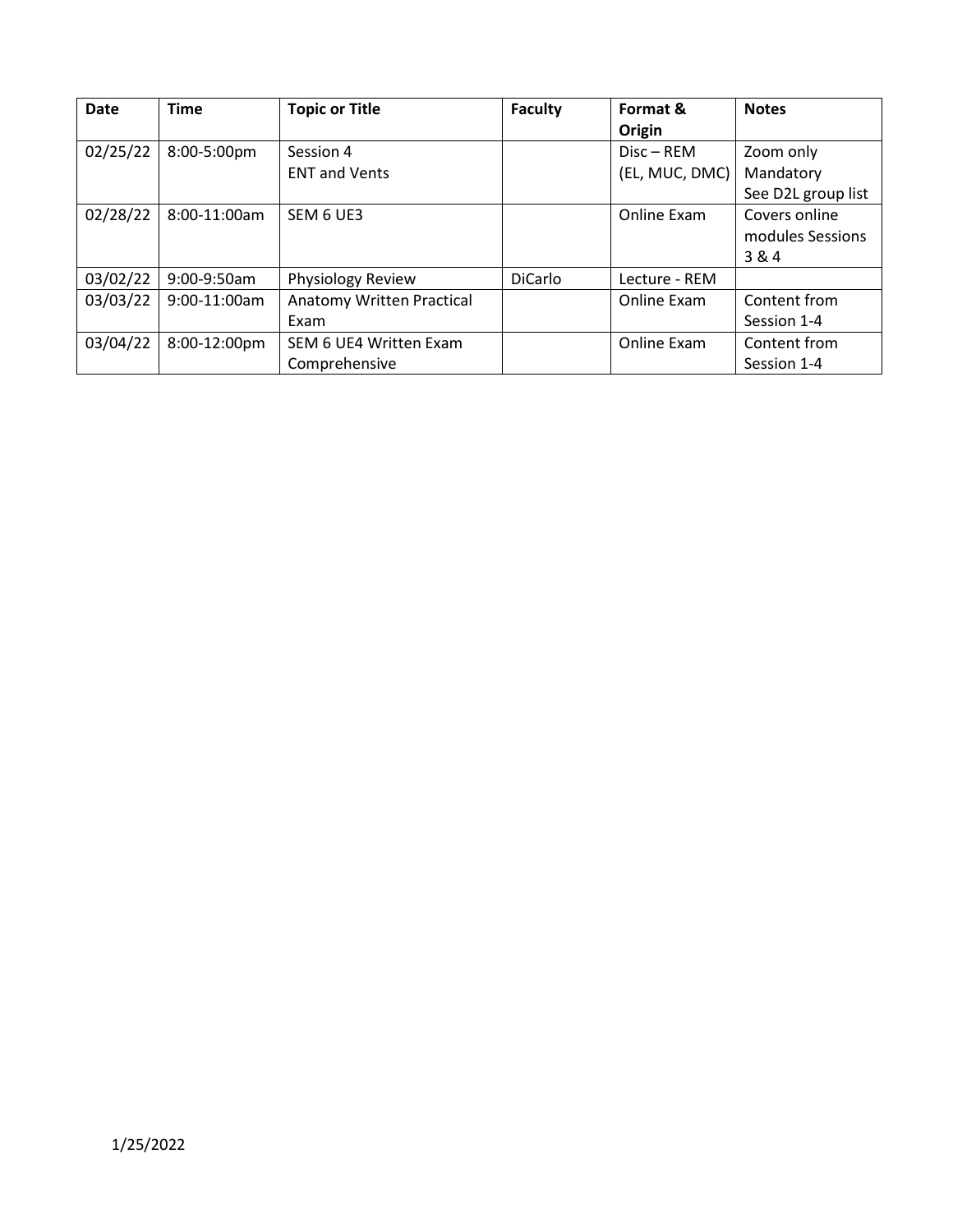# **Mandatory Clinical Integration Sessions**

## **Some sessions will have breakout rooms & reef polling Group assignments will be posted on D2L Spring Semester 2022**

### **Session 1 – Fri., Jan. 21, 2022**

| <b>Topic</b> | Local | <b>EL Faculty</b> | <b>DMC Faculty</b> | <b>MUC Faculty</b> |
|--------------|-------|-------------------|--------------------|--------------------|
| Vignette     | Zoom  | Hughes            | Hughes             | <b>TBD</b>         |
| ABG          | Zoom  | Prodinger         | Minter             | <b>TBD</b>         |
| Physiology I | Zoom  | DiCarlo/Kaufman   | DiCarlo / Kaufman  | DiCarlo/Kaufman    |
| <b>PFT</b>   | Zoom  | Kelly / Grim      | Justin Bahoora     | <b>TBD</b>         |

### **Session 2 – Fri., Feb. 4, 2022**

| <b>Topic</b>  | Local | <b>EL Faculty</b> | <b>DMC Faculty</b> | <b>MUC Faculty</b> |
|---------------|-------|-------------------|--------------------|--------------------|
| Micro/ID I    | Zoom  | Gulick/Rosenberg  | David Minter       | <b>TBD</b>         |
| Pharm I       | Zoom  | Neubig/Prodinger  | Rosenblat          | <b>TBD</b>         |
| Physiology II | Zoom  | DiCarlo/Kaufman   | DiCarlo / Kaufman  | DiCarlo / Kaufman  |
| Radiology     | Zoom  | Pernicone         | A. Patel/H. Shaikh | <b>TBD</b>         |

#### **Session 3 – Fri., Feb. 11, 2022**

| <b>Topic</b>         | Local | <b>EL Faculty</b>  | <b>DMC Faculty</b> | <b>MUC Faculty</b> |
|----------------------|-------|--------------------|--------------------|--------------------|
| Pharm II             | Zoom  | Neubig             | Minter             | <b>TBD</b>         |
| Micro II             | Zoom  | Gulick             | Rosenblat          | <b>TBD</b>         |
| Dyspnea I (clinical) | Zoom  | Gerstner/Prodinger | Minter             | <b>TBD</b>         |
| OMM and Board        | Zoom  | Lippert            | Lippert            | Lippert            |
| Review               |       |                    |                    |                    |

### **Anatomy Super Session – Thurs., Feb. 24, 2022**

| <b>Topic</b> | Local     | <b>EL Faculty</b> | <b>DMC Faculty</b> | <b>MUC Faculty</b> |
|--------------|-----------|-------------------|--------------------|--------------------|
| Anatomy      | Zoom      | Hughes,           |                    |                    |
|              | (breakout |                   |                    |                    |
|              | rooms)    |                   |                    |                    |

#### **Session 4 – Fri., Feb. 25, 2022**

| <b>Topic</b>            | .ocal | <b>EL Faculty</b> | <b>DMC Faculty</b> | <b>MUC Faculty</b> |
|-------------------------|-------|-------------------|--------------------|--------------------|
| <b>Mechanical Vents</b> | Zoom  | Kelly / Grim      | Vollsteadt         | Vollsteadt         |
| ENT                     | Zoom  | Hughes            | Stern              | Stern              |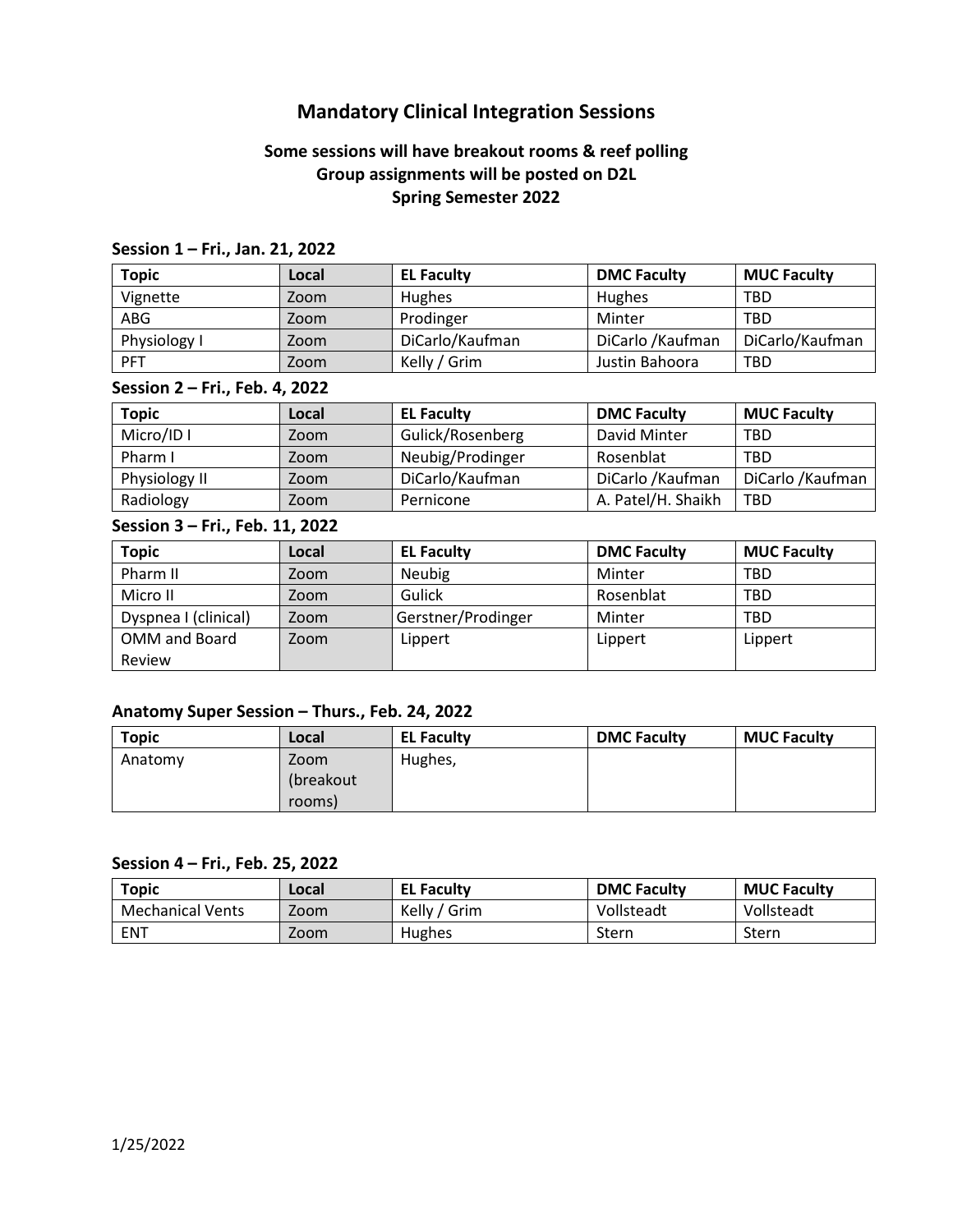# **Online Modules**

| Viewing | Lecturer       | <b>Title</b>                                                       | <b>Elapse Time</b> |
|---------|----------------|--------------------------------------------------------------------|--------------------|
| Order   |                |                                                                    |                    |
| 1.1     | Fitzsimmons    | Lung Surface Anatomy (General, male and female auscultation posts) | 23:03              |
| 1.2     | Fitzsimmons    | <b>Thoracic Cavity and Lungs</b>                                   | 43:11              |
| 1.3     | Kennedy        | <b>Respiratory System Histology</b>                                | 1:02:46            |
| 1.4     | <b>DiCarlo</b> | Chapter 1: Basic Concepts I                                        | 40.12              |
|         |                | Chapter 1: Basic Concepts II                                       | 33.20              |
|         |                | Chapter 1: Basic Concepts III                                      | 24.49              |
| 1.5     | <b>DiCarlo</b> | Chapter 2: Pulmonary Mechanics I                                   | 48.48              |
|         |                | <b>Chapter 2: Pulmonary Mechanics II</b>                           | 32:25              |
|         |                | <b>Chapter 2: Pulmonary Mechanics III</b>                          | 21:46              |
| 1.6     | <b>DiCarlo</b> | Chapter 3: Pulmonary Ventilation I                                 | 56:04              |
|         |                | Chapter 3: Pulmonary Ventilation II                                | 26:54              |
| 1.7     | DiCarlo        | Chapter 4: Pulmonary Blood Flow I                                  | 48:33              |
|         |                | Chapter 4: Pulmonary Blood Flow II                                 | 26:07              |
| 1.8     | <b>DiCarlo</b> | Chapter 5: Pulmonary Gas Exchange I                                | 30:16              |
|         |                | Chapter 5: Pulmonary Gas Exchange II                               | 57:07              |
| 1.9     | <b>DiCarlo</b> | Chapter 6: Gas Transport: Lungs and Periphery I                    | 38:04              |
|         |                | Chapter 6: Gas Transport: Lungs and Periphery II                   | 52:36              |
|         |                | Chapter 6: Gas Transport Lungs and Periphery III                   | 39:20              |
| 1.10    | DiCarlo        | Chapter 7: Control of Ventilation                                  | 32:52              |
|         |                | <b>Chapter 8: Review Questions Only</b>                            | No module          |
| 1.11    | Gerstner       | Lung and Thorax $-$ the H & P                                      | 22:40              |
| 1.12    | Gerstner       | <b>Arterial Blood Gasses</b>                                       | 22:53              |
| 1.13    | Kelly          | Oxygen transport and delivery                                      | 20.30              |
| 1.14    | Kelly          | <b>Respiratory Failure</b>                                         | 21:43              |
| 1.15    | Kelly          | <b>Pulmonary Function Tests</b>                                    | 13.35              |
| 1.16    | Taylor         | Immunology Review - Part 1                                         | 27:06              |
|         |                | Immunology Review - Part 2                                         | 27:28              |
|         |                | Immunology Review - Part 3                                         | 19:52              |

## <span id="page-4-0"></span>**Session 1 lectures: (review prior to Feb 7, 2022, S6 Unit Exam 2)**

*Approximate Elapse time for OST580 online modules: 13 hours, 7 mins*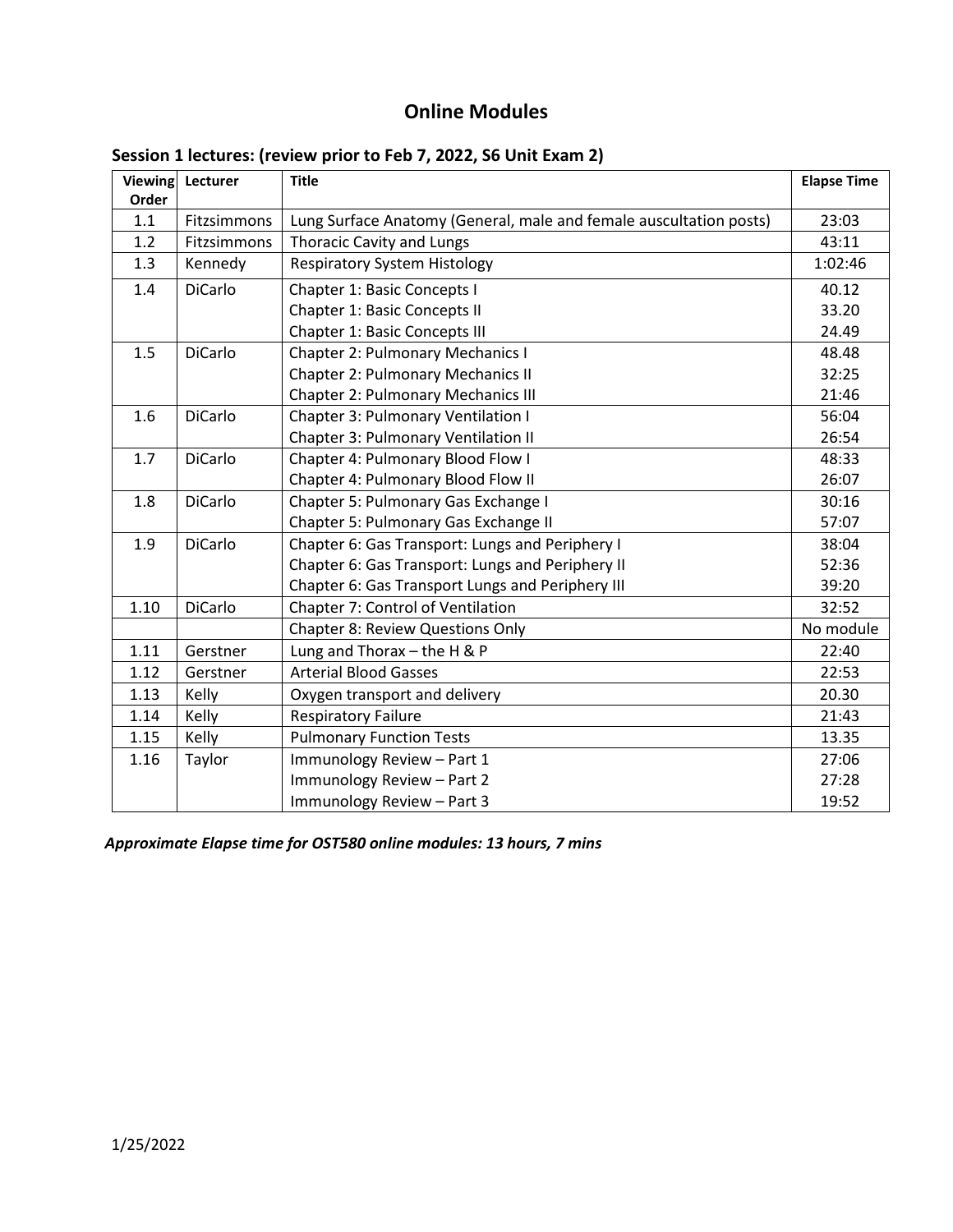| <b>Viewing</b><br>Order | Lecturer     | <b>Topic</b>                                                                                | <b>Elapse Time</b> |
|-------------------------|--------------|---------------------------------------------------------------------------------------------|--------------------|
| 2.1                     | Nassiri      | Pharmacology of Respiratory Infections - Treatment of GAS and<br><b>Bacterial Pneumonia</b> | 1:29:35            |
| 2.2                     | Wilkins      | Micro - Bacterial Classification and Structure                                              | 13:29              |
| 2.3                     | Wilkins      | Micro - Bacterial Physiology and Genetics                                                   | 22:07              |
| 2.4                     | Wilkins      | Micro - Normal Human Microbiota and an Overview of Bacterial<br>Classes                     | 12:23              |
| 2.5                     | Wilkins      | Micro - Bacterial Respiratory Pathogens                                                     | 12:30              |
| 2.6                     | Gulick       | <b>Pulmonary Defenses</b>                                                                   | 1:02:41            |
| 2.7                     | Gulick       | Pulmonary Infections in the Immunocompromised Patient                                       | 1:02:02            |
| 2.8                     | Gulick       | Community Acquired Pneumonia (CAP)                                                          | 41:39              |
| 2.9                     | Gulick       | Hospital Acquired Pneumonia (HAP)                                                           | 57:08              |
| 2.10                    | <b>Butki</b> | Sepsis                                                                                      | 19:52              |
| 2.11                    | <b>Butki</b> | Pneumonia Severity Tool Prediction Tools                                                    | 5:16               |
| 2.12                    | Rosenberg    | Viral Respiratory Infections Part I                                                         | 34:46              |
|                         | Rosenberg    | Viral Respiratory Infections Part II                                                        | Cont.              |
| 2.14                    | Nassiri      | Pharmacology of Viral Respiratory Infections                                                | 23:29              |
| 2.15                    | Kowalski     | Pathology of Acute and Subacute Infections                                                  | 39:11              |
| 2.16                    | Kowalski     | Pathology of Chronic Pulmonary Infections                                                   | 35:14              |
| 2.17                    | Pernicone    | Rad-Module 1 - Respiratory & Sinus Radiology                                                | 40:23              |
| 2.18                    | Pernicone    | Rad-Module 2 - The Normal Chest                                                             | 15:08              |
| 2.19                    | Pernicone    | Rad-Module 4A - The Airway                                                                  | 13:45              |
| 2.20                    | Pernicone    | Rad-Module 4B - Hilar Anatomy and Pathology                                                 | 12:40              |
| 2.21                    | Pernicone    | Rad-Module 4C - Bronchi and Lungs                                                           | 1:27:41            |
| 2.22                    | Pernicone    | Rad-Module 4D - Pulmonary Embolism and Infarction; pleural<br>disease                       | 17:19              |
| 2.23                    | Pernicone    | Rad-Module 6 - Normal Sinus Anatomy, sinus x-ray views & sinus<br>pathology                 | 10:46              |
| 2.24                    | Pernicone    | Rad - Module 7 - Normal CT and x-ray of mastoids; mastoid<br>pathology                      | 04:33              |
| 2.25                    | Kowalski     | Pulmonary Pathology of Immunocompromised Hosts                                              | 40:51              |
| 2.26                    | Kelly        | Hemoptysis                                                                                  | Handout<br>only    |
| 2.27                    | Kelly        | Cough                                                                                       | Handout<br>only    |
| 2.28                    | Gulick       | Covid-19 Disease in the lungs                                                               | 58:28              |

## **Session 2 lectures: (review prior to Feb. 7, 2022, S6 Unit Exam 2)**

*Approximate Elapse time for OST580 online modules: 13 hours, 55 mins.*

*\*\*Note: All radiology modules may be tested again on subsequent exams in addition to the final exam.*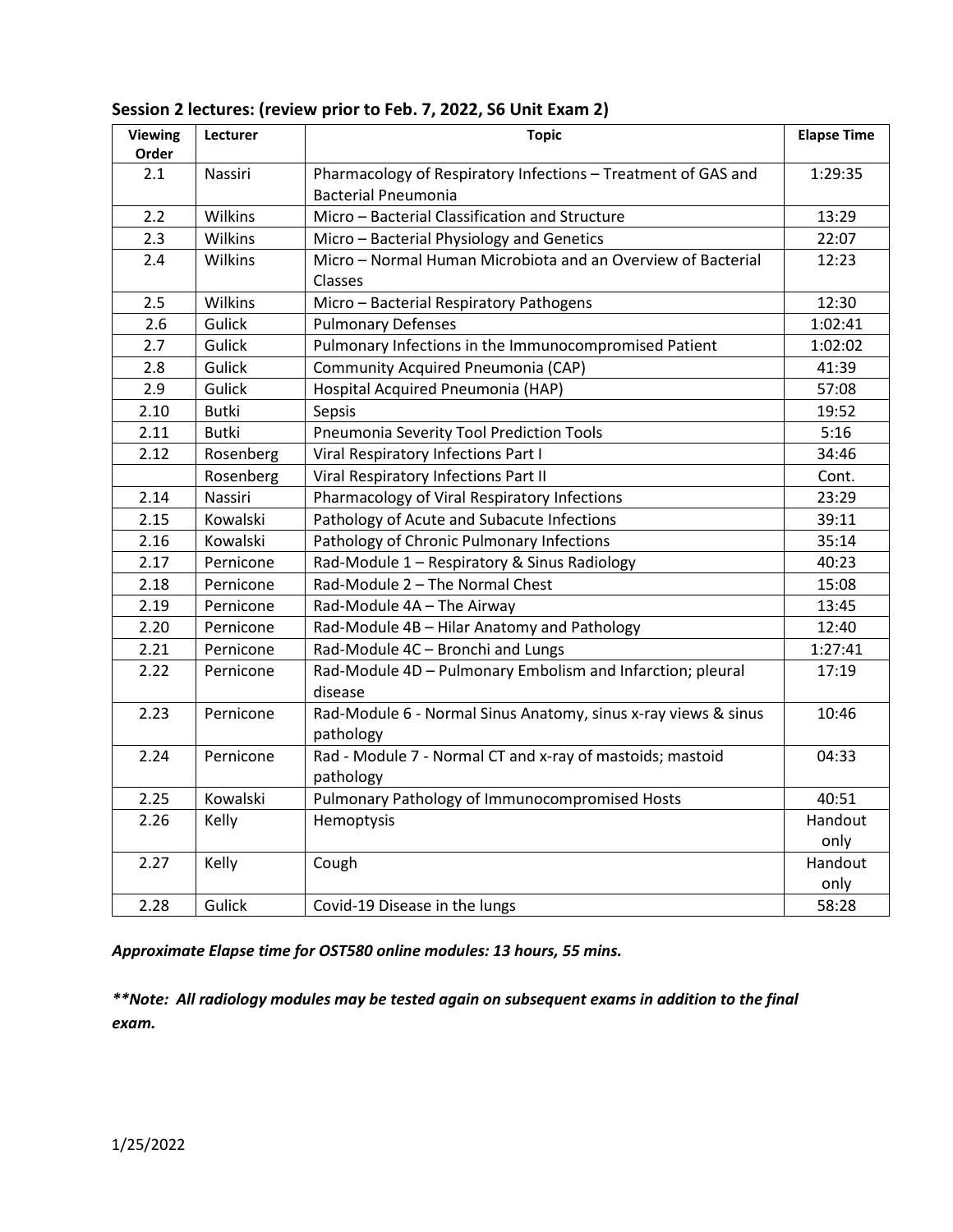| Viewing      | Lecturer | <b>Topic</b>                                                      | <b>Elapse Time</b> |
|--------------|----------|-------------------------------------------------------------------|--------------------|
| Order<br>3.1 | Kelly    | Asthma: Pathogenesis and Endotyping                               | 9:12               |
|              |          | Asthma: Diagnosis and Treatment                                   | 14:04              |
| 3.2          | Kelly    | COPD: Pathogenesis and Endotypes                                  | 9:30               |
| 3.3          | Kelly    | <b>COPD: Diagnosis and Treatment</b>                              | 17:17              |
| 3.4          | Neubig   | Pharmacology of Drugs for Asthma and COPD                         | 42:50              |
| 3.5          | Hughes   | Clinical Approach to Acute Bronchodilator in an Emergency         | 21:04              |
| 3.6          | Hughes   | <b>Math calculations</b>                                          | 6:45               |
| 3.7          | Kowalski | Pathology of Obstructive Pulmonary Diseases                       | 41.24              |
| 3.8          | Kelly    | Respiratory Failure Modes of Ventilatory Support                  | 30:28              |
| 3.9          | Kelly    | Acute Respiratory Distress Syndrome (ARDS)                        | 24:31              |
| 3.10         | Kowalski | Pathology of ARDS / Shock/DIC                                     | 49:08              |
| 3.11         | Gulick   | Mycobacterium Tuberculosis                                        | 42:22              |
| 3.12         | Gulick   | Atypical Mycobacteria                                             | 39:46              |
| 3.13         | Nassiri  | TB Pharmacology of Pulmonary                                      | 57:00              |
| 3.14         | Lippert  | Osteopathic Principles, Manipulative Medicine and the             | 42.33              |
|              |          | <b>Respiratory System</b>                                         |                    |
| 3.15         | Gulick   | <b>Fungal Respiratory Infections</b>                              | 53:45              |
| 3.16         | Nassiri  | Pharmacology of Respiratory Infections - Treatment of Fungal Lung | 55:32              |
|              |          | Infections                                                        |                    |
| 3.17         | Kelly    | Pulmonary Issues in Pregnancy                                     | 33:32              |
| 3.18         | Hughes   | 18A. Upper Airway Emergencies Chapter 1 Intro                     | 10:02              |
|              |          | 18B. Upper Airway Emergencies Chapter 2 Infections Disorders      | 33:38              |
|              |          | 18C. Upper Airway Emergencies Chapter 3 Inflammatory              | 16:32              |
|              |          | 18D. Upper Airway Emergencies Chapter 4 Pertussis                 | 11:33              |
| 3.19         | Hughes   | Developing a Differential Diagnosis: Prep for lab                 | 21:20              |
| 3.20         | Neubig   | Pharmacology of Antihistamines, Antitussives, Expectorants,       | 27:06              |
|              |          | Decongestants/cough and cold preps                                |                    |

### **Session 3 lectures: (review prior to Feb. 28, 2022, S6 Unit Exam 3)**

*Approximate Elapse time for OST580 online modules: 11 hours, 26 mins.*

*\*\*Note: All radiology modules may be tested again in Session 3 and 4 in addition to the final exam.*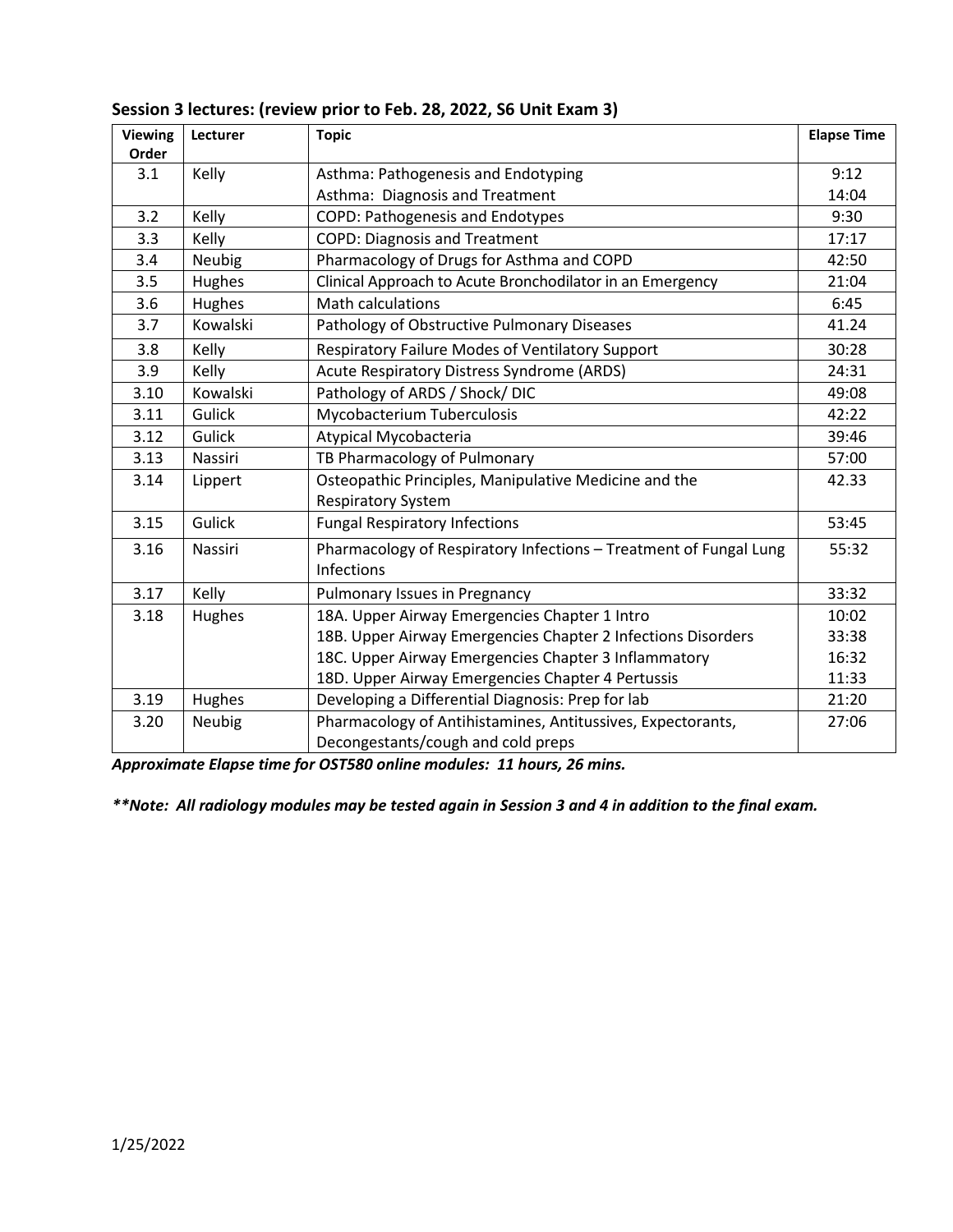| (Session 4 review prior to Feb. 28, 2022, S6 Unit Exam 3) |  |
|-----------------------------------------------------------|--|
|-----------------------------------------------------------|--|

| <b>Viewing</b> | Lecturer    | <b>Topic</b>                                                          | <b>Elapse</b>       |
|----------------|-------------|-----------------------------------------------------------------------|---------------------|
| Order          |             |                                                                       | <b>Time</b>         |
| 4.1            | Geske       | Nasal Cavity and Sinuses (Anatomical relationships, radiographic      | 28.31               |
|                |             | landmarks, blood supply to/innervation of)                            |                     |
| 4.2            | Fitzsimmons | Ear (Radiology, external ear, middle ear, mastoid process, Eustachian | 20:30               |
|                |             | tube, lymphatics)                                                     |                     |
| 4.3            | Geske       | Pharynx and Larynx (Fascia, embryology, pharynx lymphatics, larynx    | 47:07               |
|                |             | ligaments, larynx muscles, thyroid gland)                             |                     |
| 4.4            | Geske       | Oral Cavity and teeth                                                 | 34.56               |
| 4.5            | Fitzsimmons | Article - The Adult Neck Mass (on D2L in Session 4 folder)            | On D2L              |
| 4.6            | McClellan   | Oral Health                                                           | Lec MUC             |
| 4.7            | Kelly       | <b>Interstitial Lung Disease</b>                                      | 20:08               |
| 4.8            | Kelly       | Occupational and Environmental Lung Disease                           | 24:31               |
| 4.9            | Kowalski    | Pathology of Interstitial & Restrictive Pulmonary Diseases            | 56:25               |
| 4.10           | Kelly       | Sarcoidosis                                                           | 13:38               |
| 4.11           | Kaufman     | Hypercalcemia in Sarcoidosis                                          | 10:20               |
| 4.12           | Kowalski    | <b>Pulmonary Vascular Pathology</b>                                   | 27:53               |
| 4.13           | Kowalski    | Pathology of the Oral Cavity and the Oronasopharynx                   | 1:01:22             |
| 4.14           | Hughes      | *** Complete before attending Airway Lab on 2/23/22***                |                     |
|                |             | I Can't Breathe - Part I                                              | 22:54               |
|                |             | I Can't Breathe - Part II                                             | 21:09               |
|                |             | I Can't Breathe - Part III                                            | 42:48               |
| 4.15           | Hughes      | Chest Trauma - Parts 1                                                | 15:27               |
|                |             | Chest Trauma - Parts 2                                                | 21:56               |
|                |             | Chest Trauma - Parts 3                                                | 13:38               |
|                |             | Chest Trauma - Parts 4                                                | 8:25                |
| 4.16           | Kelly       | <b>Pleural Disease</b>                                                | 24:31               |
| 4.17           | Gulick      | Lung Cancer                                                           | 39:20               |
| 4.18           | Kowalski    | Pulmonary and Pleural Neoplasia                                       | 1:07:25             |
| 4.19           | Kelly       | Sleep Related Breathing Disorders                                     | 18:22               |
| 4.20           | Strabbing   | <b>ENT Obstructive Sleep Apnea</b>                                    | 13:33               |
| 4.21           | Hughes      | Periorbital and Orbital Cellulitis                                    | 10:49               |
| 4.22           | Strabbing   | <b>ENT Rhinitis</b>                                                   | 6:17                |
| 4.23           | Strabbing   | <b>ENT Sinusitis</b>                                                  | 15:02               |
| 4.24           | Strabbing   | <b>ENT External Ear</b>                                               | 11:16               |
| 4.25           | Strabbing   | <b>ENT Middle Ear</b>                                                 | 14:22               |
| 4.26           | Strabbing   | <b>ENT Inner Ear</b>                                                  | 18:20               |
| 4.27           | Strabbing   | <b>ENT Epistaxis</b>                                                  | 13:30               |
| 4.28           | Strabbing   | <b>ENT Head and Neck masses</b>                                       | 10:42               |
| 4.29           | Strabbing   | ENT Oral and Oropharyngeal cancer                                     | 7:12                |
| 4.30           | Strabbing   | <b>ENT Oral Cavity</b>                                                | 9:32                |
| 4.31           | Strabbing   | <b>ENT Laryngeal Cancer</b>                                           | 4:32                |
| 4.32           | Strabbing   | ENT Pharyngeal and Adenotonsillar disorders                           | 7:07                |
| 4.33           | Strabbing   | <b>ENT Salivary Glands</b>                                            | 5:40                |
| 4.34           | Kowalski    | Pathology of the Larynx and neck                                      | 26:15               |
| 4.35           | Kelly       | Urticaria (Hives) / Angioedema                                        | Handout only        |
| 4.36           | Kelly       | Anaphylaxis                                                           | Handout only        |
| 37             | Kelly       | Article - An Emerging Crisis: Vaping-Associated Pulmonary Injury      | On D <sub>2</sub> L |
|                |             | (on D2L in Session 4 folder)                                          |                     |